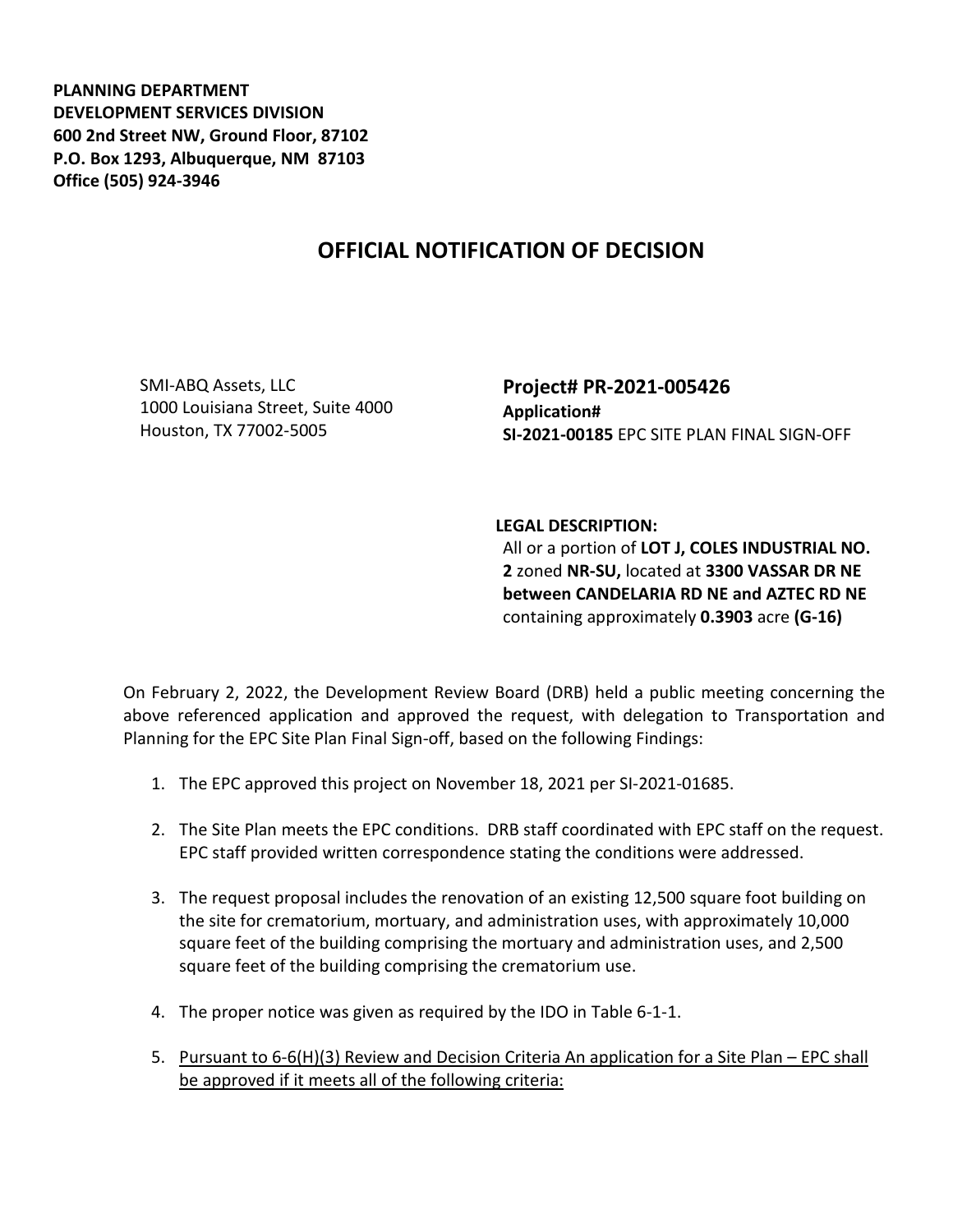*a.* 6-6(H)(3)(a) *The Site Plan is consistent with the ABC Comp Plan as amended.*

The Site Plan is consistent with the ABC Comp Plan as amended.

*b.* 6-6(H)(3)(b) *The Site Plan is consistent with any applicable terms and conditions in any previously approved NR-SU or PD zoning covering the property and any related development agreements and/or regulations.* 

The site is zoned NR-SU, future development must be consistent with the underlying zoning.

*c.* 6-6(H)(3)(c) *The Site Plan complies with all applicable provisions of this IDO, the DPM, other adopted City regulations, and any terms and conditions specifically applied to development of the property in a prior permit or approval affecting the property.* 

The features and improvements depicted on the Site Plan must meet the 2020 IDO requirements.

*d.* 6-6(H)(3)(d) *The City's existing infrastructure and public improvements, including but not limited to its street, trail, drainage, and sidewalk systems, have adequate capacity to serve the proposed development, and any burdens on those systems have been mitigated to the extent practicable.* 

The site has access to a full range of urban services including utilities, roads and emergency services. A Traffic Impact Study (TIS) was not required for this project. The site has an approved Grading and Drainage Plan.

*e.* 6-6(H)(3)(e) *The application mitigates any significant adverse impacts on the surrounding area to the maximum extent possible.* 

The Landscape Plan complies with  $5-6(D)(1)(c)$  of the IDO regarding street trees, and provides landscaping that complies with 5-6(D) of the IDO regarding street frontage landscaping.

6. A Shared Access Agreement shall be in place prior to Certificate of Occupancy.

## **Conditions:**

1. Final sign-off is delegated to Transportation regarding an ADA compliant driveway within the ROW, for the replacement of any cracked sidewalk, to designate striping and signage related to ADA requirements, show clear site triangles, and for the use of keyed notes to call out curb and other infrastructure.